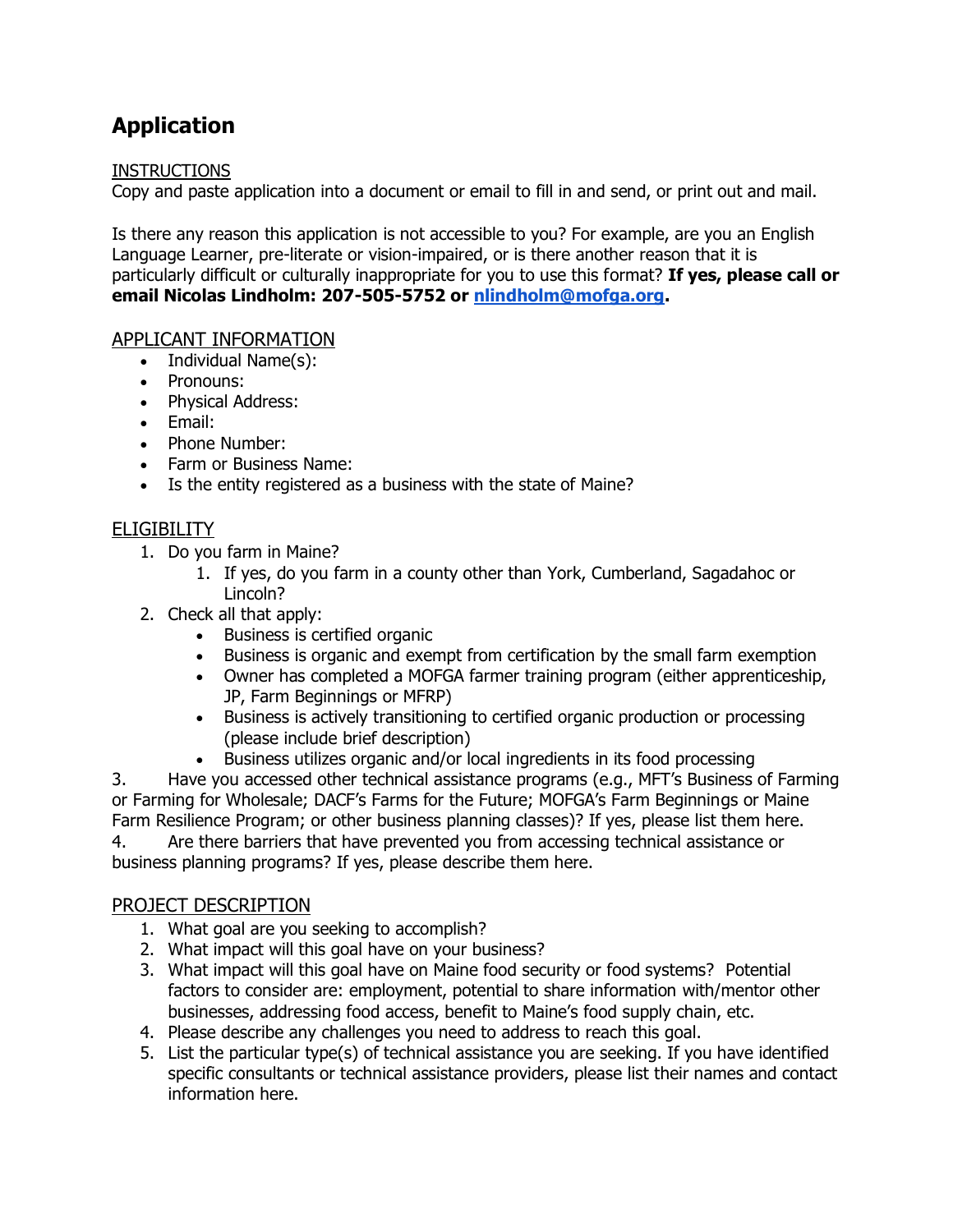- 6. How will technical assistance help you reach your goal and address any challenges?
- 7. Describe any steps you have already taken to achieve this goal.
- 8. Provide a realistic timeline for completing your goal between December 15, 2021, and June 30, 2022.

#### BUDGET

1. How much money do you need to access technical assistance and achieve the goal you are seeking to accomplish? A best estimate will be helpful in allocating grant funds. Please note that the awards will range from \$1,000 to \$2,000, and that \$2,000 is the maximum award that may be granted per business by MOFGA. Please describe:

> a. Where will additional money come from if the amount awarded does not cover your full project expenses?

b. How will MOFGA funds still be valuable/impactful even if other funds do not materialize?

# **Evaluation Criteria**

Grants will be awarded through an internal review process with MOFGA and program partners.

### SCREENING CRITERIA

Applications will be screened based upon the following criteria:

The application meets all eligibility and submission requirements.

## SCORING CRITERIA

Eligible applications will be scored according to the following criteria:

• PROJECT GOALS

Proposal identifies a need for technical assistance to reach a defined goal. Proposal explains why the goal is significant and how technical assistance will be used to achieve the stated goal. Up to 25 points

## • PROJECT IMPACTS

Proposed goal will have a significant impact on Maine food security or food systems. Proposal explains how technical assistance will change the recipient's business and expand access to local food. Proposal acknowledges realistic challenges to the project. Up to 25 points

• TECHNICAL ASSISTANCE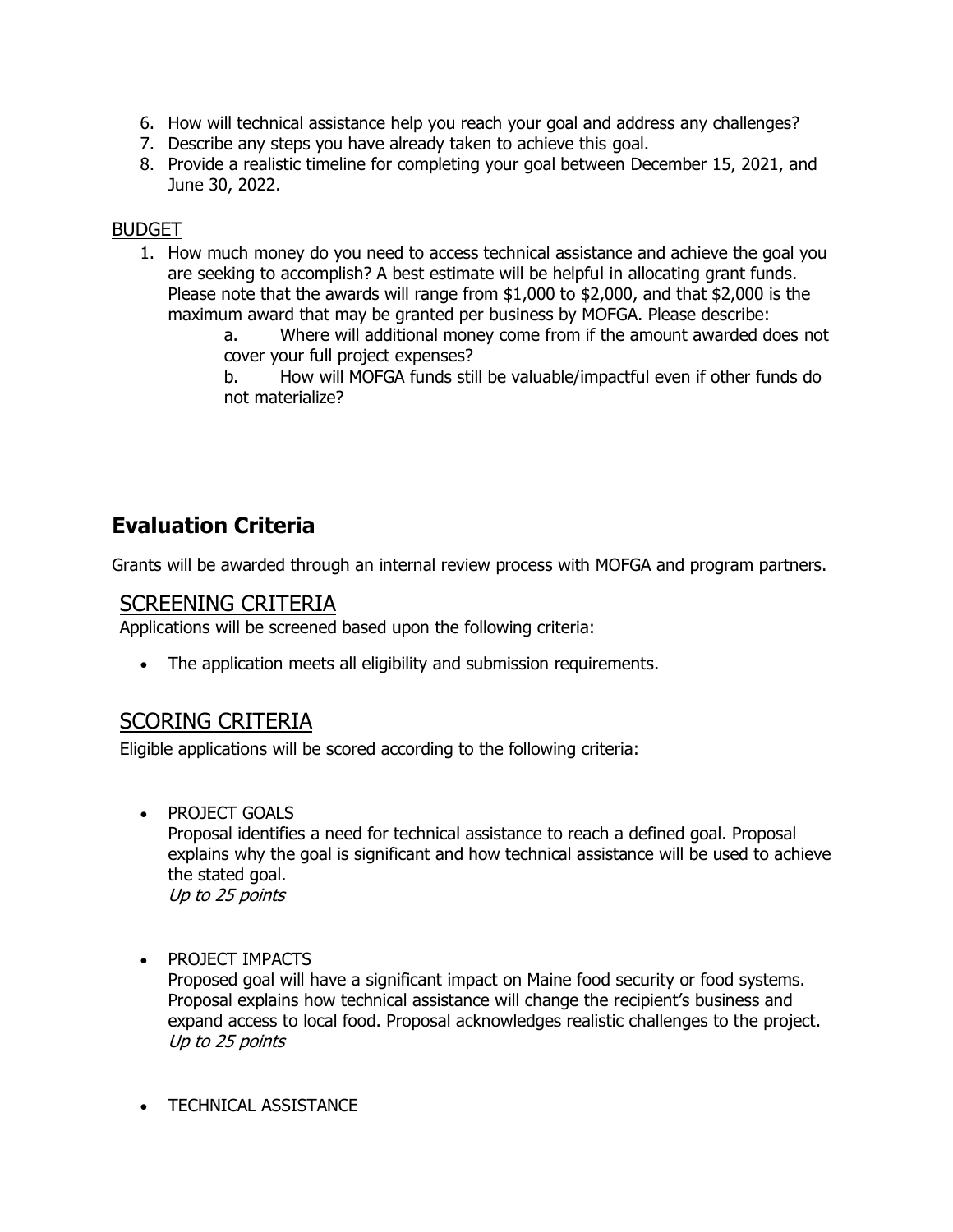Proposal defines an appropriate match between the scope of technical assistance requested and the defined goal. Applicants are encouraged to contact Nicolas Lindholm [nlindholm@mofga.org](mailto:nlindholm@mofga.org) for assistance. Up to 20 points

- REALISTIC TIMELINE Project timeline is reasonable for the term of the grant period. Up to 10 points
- BUDGET

Project is likely to be completed and to make an impact utilizing requested funds. If the project budget exceeds award, the project has secured matching funds or proposes a reasonable and impactful plan if matching funds do not materialize. Up to 20 points

# **Grant Management and Reporting**

### GRANT AGREEMENT

Prior to receiving funding, successful applicants must sign a grant agreement with MOFGA indicating their intent to complete the proposed project and authorizing MOFGA to monitor the project's progress.

Prior to commencement of work and release of any payments, grantee must submit:

• A current [IRS Form W-9](https://www.irs.gov/forms-pubs/about-form-w-9) (Request for Taxpayer Identification Number and Certification), signed within the past six months.

## GRANTEE PAYMENT SCHEDULE

MOFGA will provide funds upon the approval of submitted claims and associated invoices. We can set up payments to be made directly to your technical assistance providers (which will then not be taxable income to you), or you can pay them upfront and be reimbursed with the awarded funds (taxable income to you). Typically, we will pay half of the awarded funds to your technical assistance provider at the beginning. The final funds will be provided after completion of the project, and when an outtake form and invoice have been submitted and approved.

Only expenses incurred during the grant period are eligible for payment/reimbursement. Project costs occurring prior to or after the dates of an executed grant are not eligible for reimbursement.

### PUBLIC INFORMATION

Except for proprietary financial and personal identifying data, all other information provided by grantees regarding MOFGA Technical Assistance Grant projects (including grantee names, project descriptions, the amount of the grant award and impact reports) are considered public information and may be subject to disclosure.